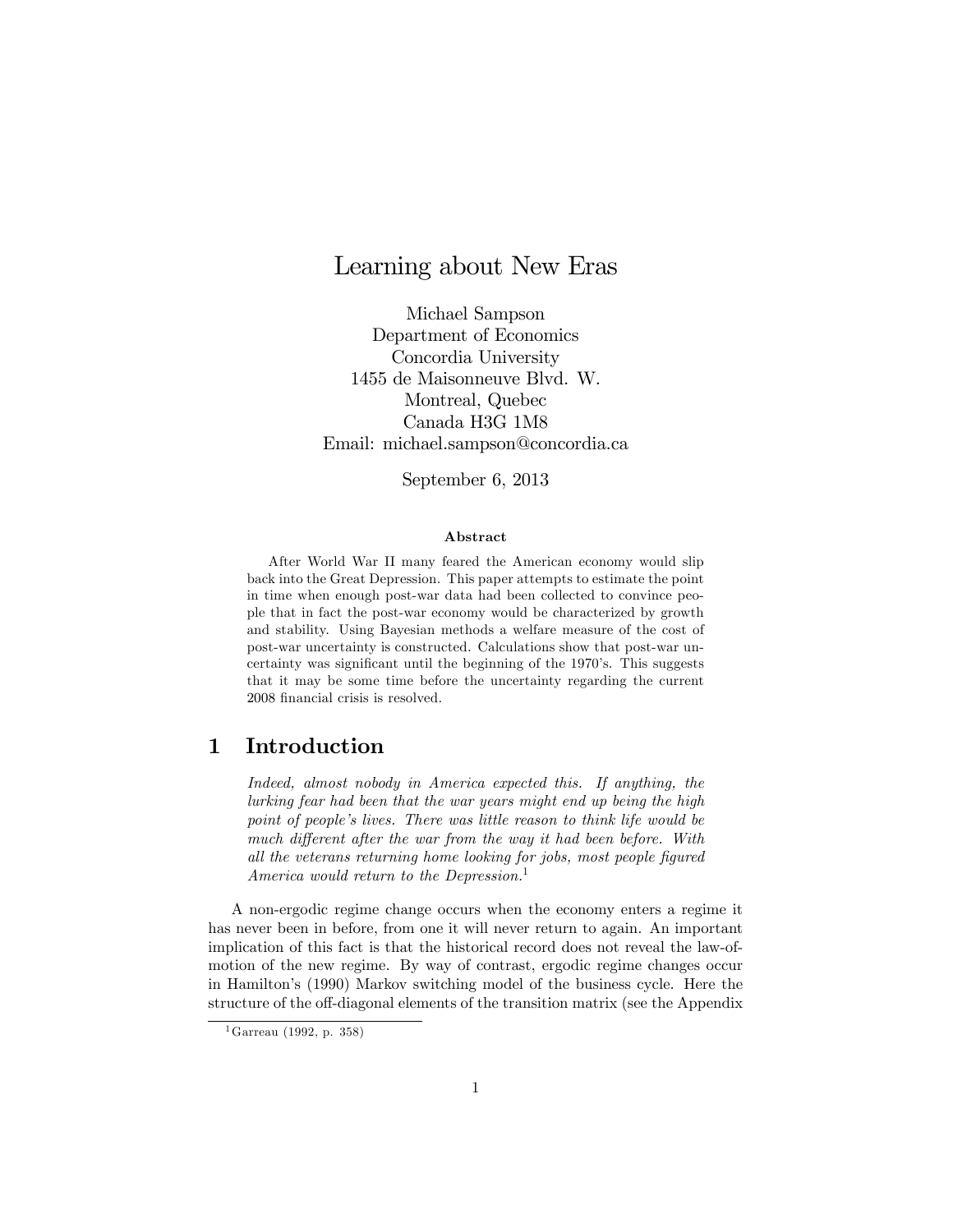for discussion of ergodic and non-ergodic Markov chains) means that each state continually repeats itself: recessions are followed by expansions which are in turn followed by recessions. With ergodic regime changes the historical record reveals the underlying law-of-motion.

Most of the important economic regime changes in history are non-ergodic. Being unique and irreversible, they include epoch making inventions and discoveries such as electricity and the internet, the beginning and ending of major wars and financial crises such as the Great Depression, World War II, and the recent 2008 Önancial crisis. Since the new regime has never been seen before, the historical record does not reveal its law-of-motion. Instead agents must wait until they have collected enough data from the new regime to infer its law-of-motion. In the meantime the unknown law-of motion creates uncertainty.

From this it follows that a non-ergodic regime change sends a pulse of uncertainty through the economy that lasts as long as there is uncertainty about the new law-of-motion. This pulse is largest at the beginning of the new regime when agents have the least amount of data, and then declines as agents collect more and more data from the new regime. Given the historical importance and unexpectedness of many non-ergodic regime changes, the initial pulse of uncertainty is likely to be large. Given rational statistical learning, the decay is likely to be slow, at the parametric rate of  $O(t^{-\frac{1}{2}})$  (as with a standard error in econometrics) where  $t$  is the length of time the new regime has existed. In the meantime rational economic behavior will be reacting to this uncertainty, whether this is in asset pricing, investment, or saving (see for example Sampson 1998, 2003, 2013).

Of central importance is the length of time it takes for this pulse of uncertainty to decay to the point where it is negligible. This is important not only for understanding past economic events, but for understanding our current situation after the 2008 crisis. In 2008 the initial pulse of uncertainty was at an unprecedented level. Would the economy would move into a second Great Depression or would there be a quick recovery? What were the long term implications of the resulting government debt and monetary expansion? Today we have only five years of data from the post-2008 regime. At what point will we have collected enough data for this uncertainty to be resolved?

Rather than wait, we look at an earlier non-ergodic regime: the end of the Second World War and the beginning of the post-war era. Here it is reasonable to suppose that enough data was eventually collected to resolve the uncertainty about the nature of the post-war regime. But how long did it take?

By 1947 Americans had experienced three distinct regimes each with a particular law-of-motion: the prosperity of the 1920's, the Great Depression of the 1930ís, and the war years from 1941-1945. Today we know that the post-war era would be characterized by relative growth and stability, but this was far from obvious in 1947. Would drastic reductions in military expenditure, credited by many with bringing the economy out of the Great Depression, now return the economy back to something like the Great Depression? What would be the impact of the return of ten million soldiers to the civilian workforce?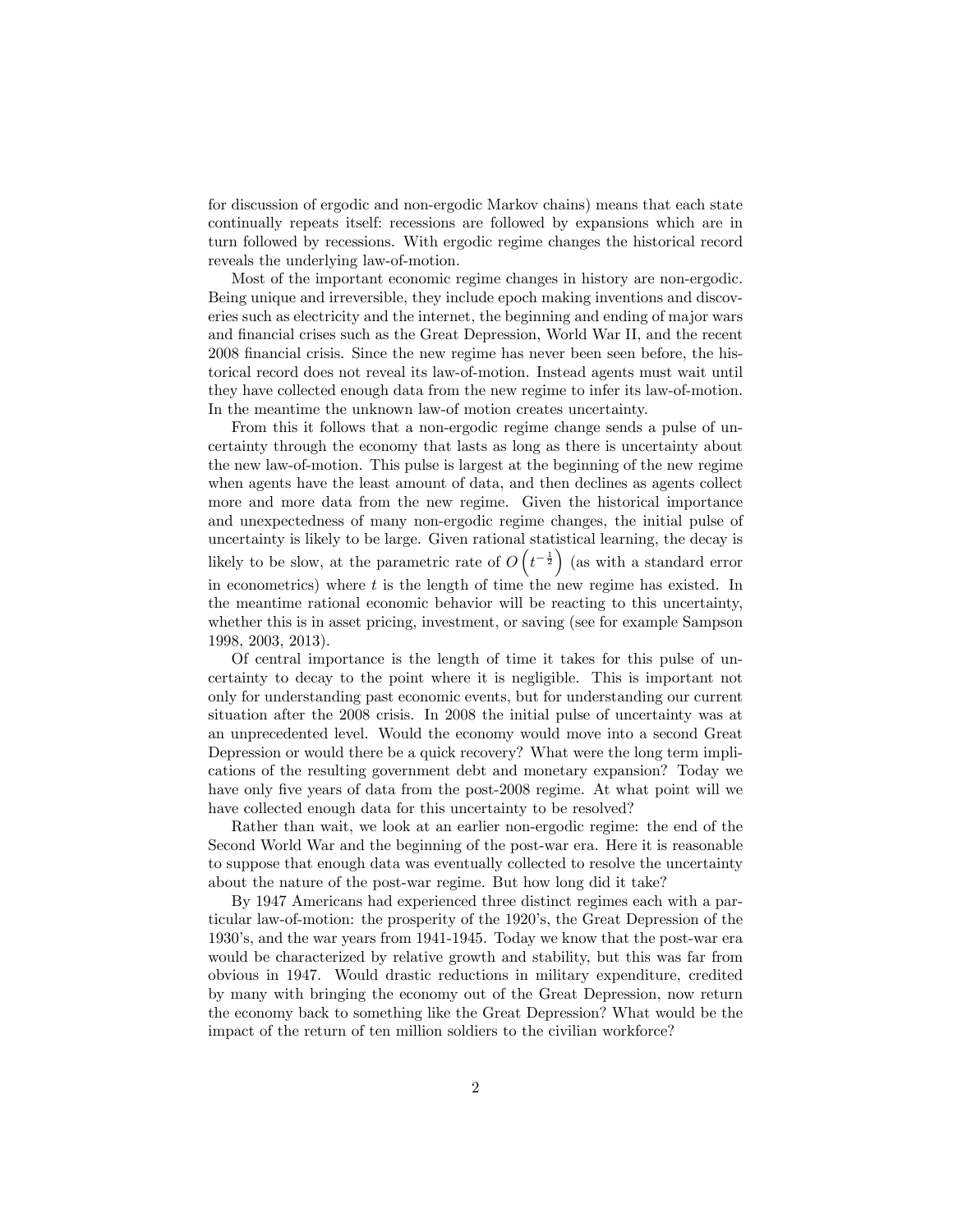A number of papers appearing in the *Journal of Political Economy* reflected this uncertainty. Klein (1946) cites press reports in the autumn of 1945 that ìGovernment economists predict 8 million unemployed by 1946î(the US labour force at the time was approximately 60 million). These forecasts turned out to be wrong, actual unemployment in 1946 was approximately 3 million, but Klein still thought the pessimistic forecasts might be correct by 1950. Woytinsky (1947) cites forecasts of unemployment as high as 20 million and calculates that, based on the econometric methodology used at the time, the forecast should be 6.5 million with a margin of error of 10 million. Woytinsky (1947) and the private sector forecasters referred to in Barnes (1948) were more optimistic. Barnes (1948) however shows that if the optimistic private sector forecasts had been correctly calculated, they in fact would have been in line with the pessimistic forecasts.

We adopt a methodology similar in spirit to Lucas's (1987) attempt to measure the potential welfare benefits of stabilization policy. A neoclassical agent is put in a position where in 1947 he is facing the future post-war era. We then allow him to year-by-year collect the actual US aggregate consumption stream. We then ask, using a welfare measure, at what point in time does this agent stop being concerned about the nature of the post-war era? The answer we obtain is that it took roughly 25 years, until about the year 1970, or roughly to the period when the rational expectations revolution took place in macroeconomics. If we use this as a guide for the post-2008 era, and make the optimistic assumption that the post-2008 era will resemble the post-war era, then it will still take something of the order of 20 years, or the year 2033, before the uncertainty surrounding 2008 is resolved.

## 2 The Methodology

The non-ergodic regime change occurs at  $t = 0$ , here the end of World War II which we take to begin in 1947. Let  $c_t$  be the log of real annual consumption. Following Lucas (1987) we assume that welfare at time  $t$  is

$$
W_t = -E_t \left[ \sum_{\tau=0}^{\infty} \exp\left(-\delta \tau + \theta c_{t+\tau}\right) \right]
$$
 (1)

where  $\delta$  is the rate of discount and  $1+\theta$  is the coefficient of relative risk aversion.

For the American economy a good approximation to the consumption process  $c_t$  for both the pre and post-war periods is a random walk with drift, and so we assume consumption growth  $\Delta c_t \equiv c_t - c_{t-1}$  is *i.i.d.* and normally distributed as

$$
\Delta c_t \sim N\left[\mu, \sigma^2\right].\tag{2}
$$

For the pre-war period the Q statistic for consumption growth with 5 lags is 2:79, the Jarque-Bera test statistic for normality is 1:06 and the LM test for an  $\text{ARCH}(5)$  is 4.86. Similarly for the 1947-1983 post-war period these statistics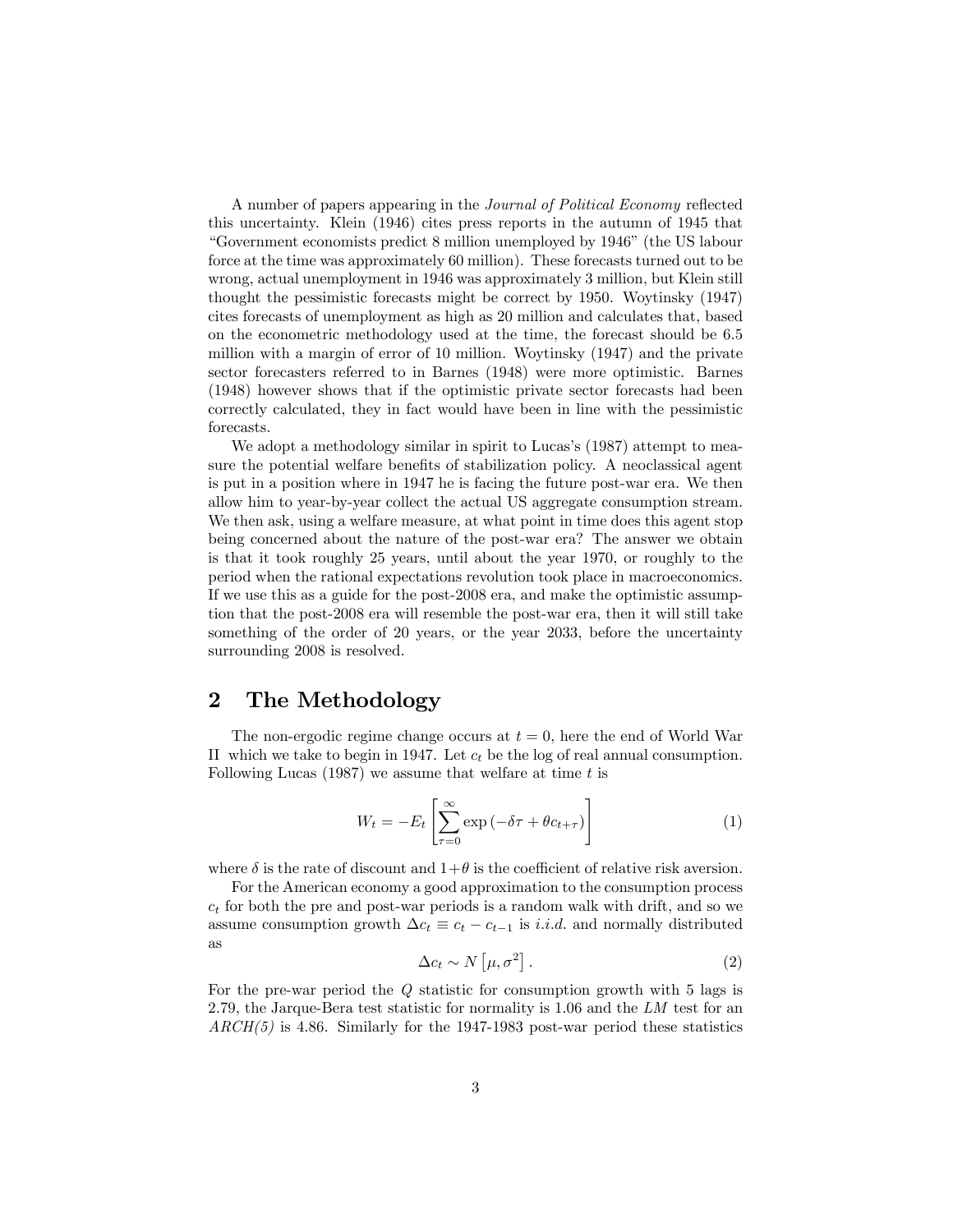are  $2.64$ ,  $2.38$  and  $10.04$  respectively. None of these is significant at the  $5\%$  level, indicating that the random walk assumption in (2) is reasonable in either the pre or post-war period.

To capture the uncertainty about the nature of the post-war economy we assume that the agent does not know  $\mu$  and  $\sigma$ . In 1947 at  $t = 0$  the true  $\mu, \sigma$  given by  $\mu_*, \sigma_*$  are drawn from a probability distribution with density  $p(\mu, \sigma)$ . Here  $\mu_*, \sigma_*$  characterize the actual but unknown nature of the postwar economy. Today we know that  $\mu_* \approx 0.02$ ,  $\sigma_* \approx 0.02$ ; the American economy would be characterized by growth and stability. In 1947 people didn't know this. I assume instead that they know  $p(\mu, \sigma)$ , which then acts as a Bayesian prior.

At time t progresses people combine their prior beliefs  $p(\mu, \sigma)$  with the post-war historical sample  $S_t = \{c_0, c_1, \ldots, c_t\}$  to form a posterior distribution  $p(\mu, \sigma | S_t)$  as

$$
p(\mu, \sigma) \wedge S_t \Longrightarrow p(\mu, \sigma | S_t). \tag{3}
$$

(The actual construction of the posterior  $p(\mu, \sigma | I_t)$  is described in more detail in the next section.) By first conditioning on  $\mu$  and  $\sigma$  it follows from (1) and (2) that welfare  $W_t$  can be expressed as

$$
W_t(c_t) = -\exp(-\theta c_t) E_t \left[ f \left( \delta + \theta \mu - \frac{\theta^2}{2} \sigma^2 \right) \right]
$$
 (4)

where  $f(x) = 1/(1 - \exp(-x))$  and where the expectation  $E_t$  is over the unknown  $\mu$  and  $\sigma$  using (3).

As t increases the increasing sample information  $S_t = \{c_0, c_1, \ldots, c_t\}$  will result in a posterior  $p(\mu, \sigma | S_t)$  that is more and more concentrated around the true nature of the post-war economy:  $\mu_*, \sigma_*$ . There will thus be some date T by which time for all practical purposes we can assume that the nature of the post-war economy  $\mu_*, \sigma_*$  is revealed as

$$
E_T\left[f\left(\delta + \theta\mu - \frac{\theta^2}{2}\sigma^2\right)\right] \approx f\left(\delta + \theta\mu_* - \frac{\theta^2}{2}\sigma_*^2\right).
$$

Now to measure the economic importance of the uncertainty of the post-war regime at time  $t$  we calculate the permanent proportion of annual consumption  $y_t$  that the agent would be willing to give up in return for having the information at T; that is to have the nature of the post-war economy revealed. This  $y_t$ satisfies  $V_t(c_t) = V_T(c_t - y_t)$  or

$$
-\exp\left(-\theta c_t\right)E_t\left[f\left(\delta + \theta\mu - \frac{\theta^2}{2}\sigma^2\right)\right] = -\exp\left(-\theta\left(c_t - y_t\right)\right)E_T\left[f\left(\delta + \theta\mu - \frac{\theta^2}{2}\sigma^2\right)\right]
$$

and so

$$
y_t = \frac{1}{\theta} \ln \left( \frac{E_t \left[ f \left( \delta + \theta \mu - \frac{\theta^2}{2} \sigma^2 \right) \right]}{E_T \left[ f \left( \delta + \theta \mu - \frac{\theta^2}{2} \sigma^2 \right) \right]} \right). \tag{5}
$$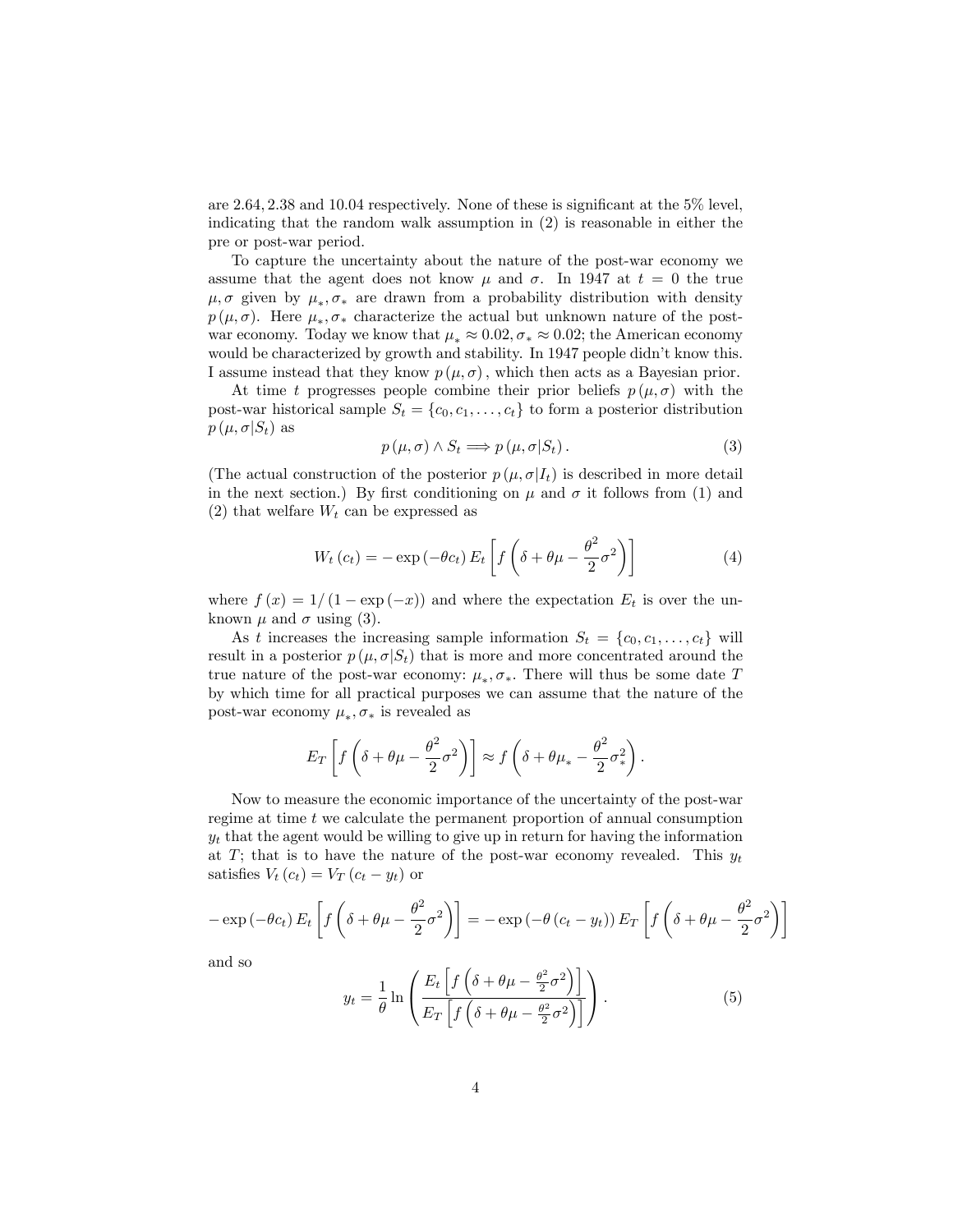A similar approach is used in Lucas (1987) to measure the potential welfare benefits of stabilization policy.

Here  $y_t$  measures the value in terms of annual consumption of knowing the true state of the American post-war economy. For example suppose  $y_t = 0.2$ in 1950. Americans would then be willing to sacrifice twenty percent of annual consumption in return for knowing the true state of the post-war economy. Postwar uncertainty is clearly economically significant, and could be expected to have a huge impact on the asset markets, savings, and investment. Economists wanting to model this period would have to take this uncertainty into account. If instead  $y_t = 0.001$  then Americans would only be willing to sacrifice onetenth of one percent of annual consumption. Uncertainty about the post-war economy would then be economically insignificant, and could be safely ignored in economic models.

If one wishes one relate  $y_t$  to asset prices. Let  $\pi_t$  be the price-dividend ratio that comes from a standard asset pricing model based on (1), from which it can then be shown that

$$
1 + \pi_t = E_t \left[ f \left( \delta + \theta \mu - \frac{\theta^2}{2} \sigma^2 \right) \right]. \tag{6}
$$

:

Using (6) we can express our welfare measure  $y_t$  as

$$
y_t = \frac{1}{\theta} \ln \left( \frac{1 + \pi_t}{1 + \pi_T} \right) \approx \frac{1}{\theta} \frac{\pi_t - \pi_T}{\pi_T}
$$

Thus  $\theta y_t$  is the approximate percentage difference between the actual price dividend ratio  $\pi_t$  and the price dividend ratio  $\pi_T$  that would occur if the nature of the post-war regime were known. See Sampson (2003) for a more detailed explanation for how this can be used to explain stock market bubbles.

### 3 Results

For the consumption growth series  $\Delta c_t$  we use annual U.S. real per-capita consumption growth from 1891-1983 as shown in Figure 1.<sup>2</sup> From Figure 1 it is apparent that  $\Delta c_t$  behaves much differently after World War II than before.

The post-war period is defined as being 1947-1983 since calculating consumption growth for 1946 growth would require consumption in the war year 1945 and so we treat 1946 as a transition year. The pre-war sample from 1891-1939 is used as a reference for choosing plausible priors. To guide us in the choice of

<sup>2</sup> The real consumption series is the Kendrick series for 1890-1945 in 1929 prices and the NIPA series for 1945-1983 as found in the Appendix B constructed by N. Balke and R. Gordon in Gordon (1986). This is deáated by U.S. population which comes from the U.S. Department of Commerce, Bureau of the Census (1977) Historical Statistics of the United States, series A7 from 1919-1929, series A6 from 1930-1969, and from the Economic Report of the President (1989) from 1970-1983.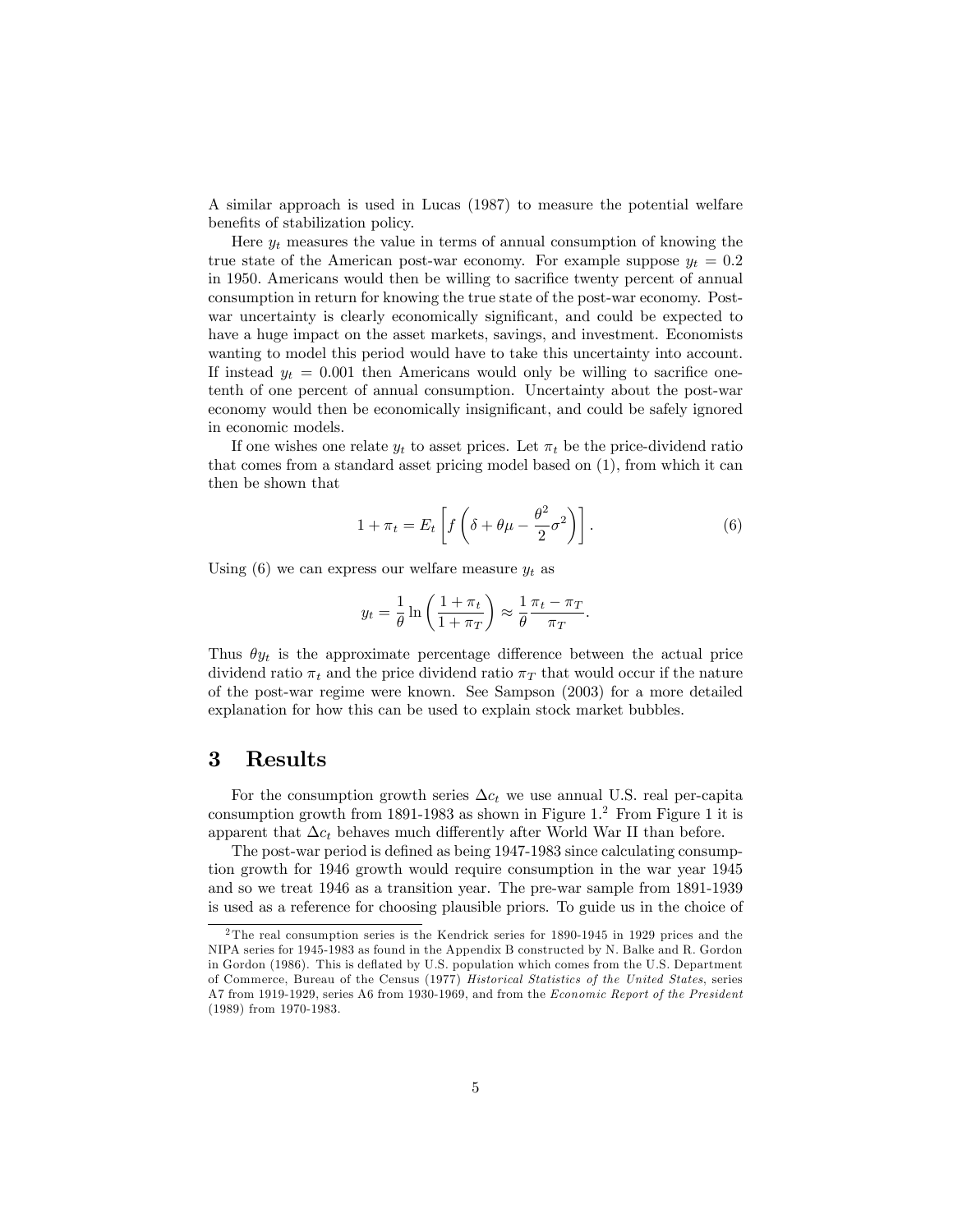priors we calculate the ten-year rolling sample mean and standard deviation

$$
\bar{\mu}_{t,10} = \frac{1}{10} \sum_{i=0}^{9} \Delta c_{t-i}, \ \bar{\sigma}_{t,10} = \sqrt{\frac{1}{10} \sum_{i=0}^{9} \Delta c_{t-i}^2 - \bar{\mu}_{t,10}^2}
$$
(7)

shown in Figure 2.

Using Figure we chose three different priors designed to reflect the range of beliefs in 1946. The Very Pessimistic prior reflects a belief that the post-war economy would contract  $\hat{\mu}_o = -0.01$  and be highly unstable  $\hat{\sigma}_o = 0.1$ , as given by the worst values of  $\bar{\mu}^{10}_t$  and  $\bar{\sigma}^{10}_t$  in 1932 during the Great Depression. The Pessimistic prior reflects a belief that the post-war economy would be stagnant  $\hat{\mu}_o = 0$  and moderately unstable  $\hat{\sigma}_o = 0.05$ , as suggested by the values of  $\bar{\mu}_{t,10}$ and  $\bar{\sigma}_{t,10}$  at the end of the Great Depression in 1939. Finally the Optimistic 'prior with  $\hat{\mu}_{o} = \hat{\sigma} = 0.02$  reflects a belief in stable growth as typified by the actual post-war experience.

We chose relatively diffuse priors with  $t_0 = 10$  to insure that it is the post-war consumption data stream that reveals that the economy would both grow  $\mu_* =$ 0.02 and be stable  $\sigma_* = 0.02$ . If instead it was the government's announcement that it would commit to say Keynesian economics that revealed  $\mu_*, \sigma_*,$  or some other deep structural understanding of the economy, then the prior might be  $t_0 = 1000000$  with  $\hat{\mu}_0 = \hat{\sigma}_0 = 0.02$ . But then  $y_t = 0$  and the calculation would not be interesting.

These as well as the other required parameters needed are given below.

Priors

| Pessimistic $0.00 \t 0.05 \t 10 \t 1 \t 0.05 \t -0.01 \t 0.10 \t 0.005 \t 0.10$<br>Optimistic $0.02 \t 0.02 \t 10 \t 1 \t 0.05 \t -0.01 \t 0.10 \t 0.005 \t 0.10$ | Very Pessimistic $-0.01$ 0.10 10 1 0.05 $-0.03$ 0.05 0.005 0.15 |  |  | $\hat{\mu}_{o}$ $\hat{\sigma}_{o}$ $t_{0}$ $\theta$ $\delta$ $\mu_{\min}$ $\mu_{\max}$ $\sigma_{\min}$ $\sigma_{\max}$ |  |  |
|-------------------------------------------------------------------------------------------------------------------------------------------------------------------|-----------------------------------------------------------------|--|--|------------------------------------------------------------------------------------------------------------------------|--|--|
|                                                                                                                                                                   |                                                                 |  |  |                                                                                                                        |  |  |

In this paper we take  $T = 37$  or the year 1983 as the time by which the nature of the post-war has been revealed. Larger values of  $T$  are possible but in fact doing this would have little effect on the results. $3$ 

In Figures 3,4, and 5 we see how the posteriors for  $\mu$  and  $\sigma$  are evolving as reflected by  $\hat{\mu}_t$  and  $\hat{\sigma}_t$ . Both the Very Pessimistic and Pessimistic agents are learning that the post-war economy will be better than what they had first imagined.

In Figure 6 the welfare measure  $y_t$  in (5) is plotted for the Very Pessimistic, Pessimistic and Optimistic agents using  $T = 37$  or 1983 as the comparison

<sup>&</sup>lt;sup>3</sup>For  $T = 37$  and the period 1947 to 1983 we have  $\bar{\mu} = 0.021$ ,  $\bar{\sigma} = 0.021$  while if instead it were  $T^* = 57$  or 1947 to 2002 we would have  $\bar{\mu} = 0.022$ ,  $\bar{\sigma} = 0.018$ . The correction to  $y_t$  that this would cause in Figure 6 would be 0.014 for each year.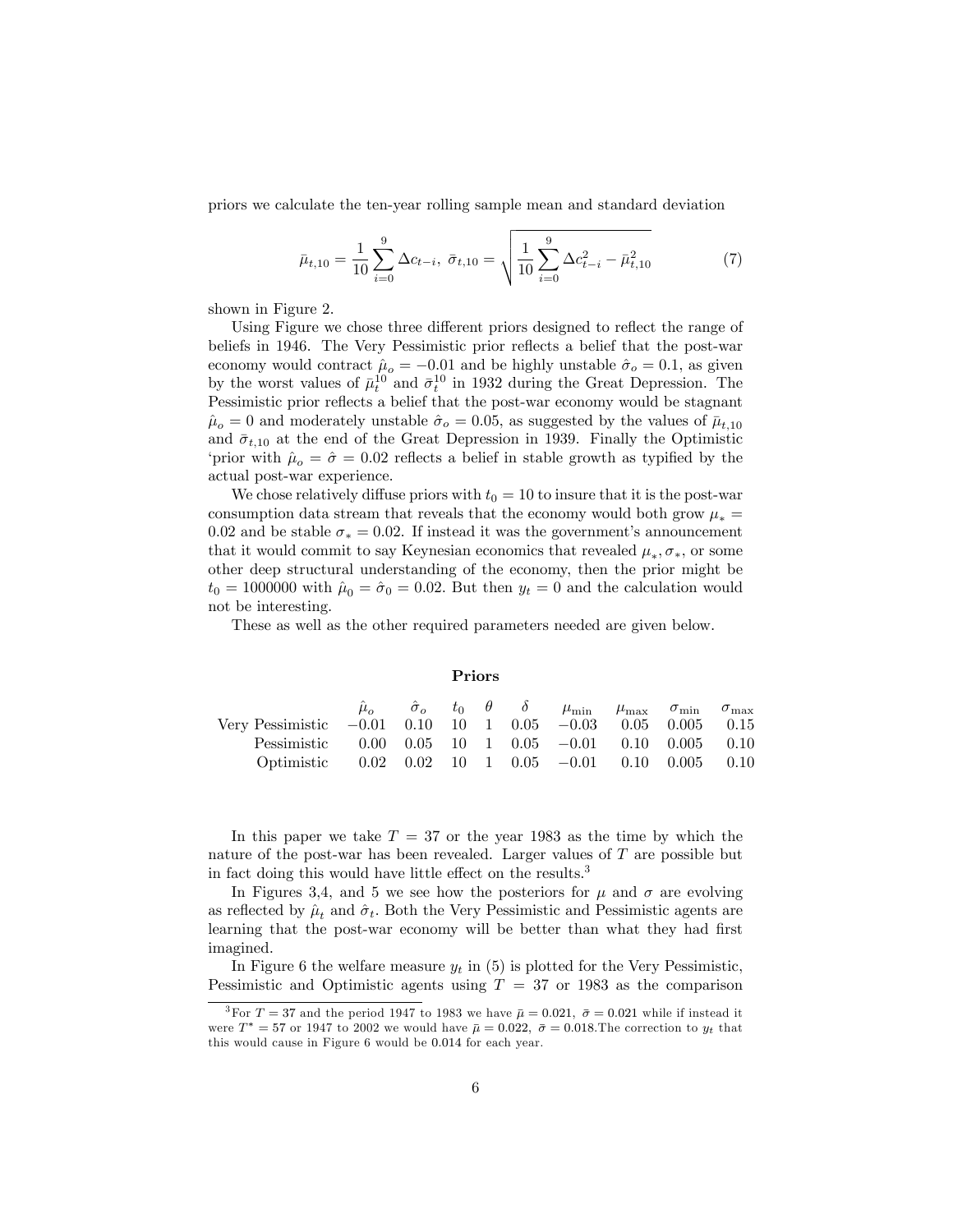year. All three agents are much less concerned about a return to the Great Depression as time progresses, but the learning process is slow. The agents are concerned about a return to the Great Depression well into the 1960's. For example in 1961 even the Optimistic agent has  $y_t = 0.068$  so that he or she would be willing to sacrifice  $6.8\%$  of annual consumption to resolve the uncertainty concerning the post-war economy. The Very Pessimistic and Pessimistic agents are quite concerned with  $y_t = 0.25$  (or 25% of annual consumption) for the Very Pessimistic agent and  $y_t = 0.15$  (or 15% of annual consumption) for the Pessimistic agent.

The later part of the 1960's saw most of the worrying disappear as it became clear that the American economy would not slip back into the Great Depression. Thus by 1972 the Optimistic agent has stopped worrying with  $y_t = 0.00$ . The Pessimistic agent is still concerned with  $y_t = 0.021$  (or 2.1% of annual consumption) but much less than in 1961. Even the Very Pessimistic agent has  $y_t = 0.045$  (or 4.5% of annual consumption) which is less than  $y_t$  for the Optimistic agent in 1961.

## 4 Conclusion

Rational statistical learning is slow, at the parametric rate of  $O(t^{-\frac{1}{2}})$ . When a non-ergodic regime change occurs it therefore takes some time before the new law-of-motion is understood. The results in this paper are conservative in the sense that we have assumed the functional form of the underlying model is known, and we have abstracted from the possibility of further non-ergodic regime changes.

It may be that in the real world agents learn faster than  $O(t^{-\frac{1}{2}})$ , but this would imply they have better methods than those used by econometricians. Another possibility is that uncertainty is resolved faster than  $O(t^{-\frac{1}{2}})$  because of irrational learning. In this case agents might quickly converge on a false consensus model. This will likely create its own problems since as more-andmore data come in it will eventually become obvious even to irrational learners that their model is wrong.

In the case of the post-war economy our results suggest that it took until 1970 before uncertainty regarding the post-war regime was resolved. It may only be a coincidence, but it is surely interesting that the period around 1970 saw a regime change in macroeconomics from the old Keynesian regime to the more classical rational expectations and real business cycle regime. Perhaps this regime change took place because the younger macroeconomists at the time had enough data or experience to be confident in the nature of the post-war regime.

Today, after the 2008 crisis, we find ourselves in a situation similar to the early post-war era. The results in this paper suggest that it may be some time before this uncertainty is resolved, perhaps of the order of another 20 years.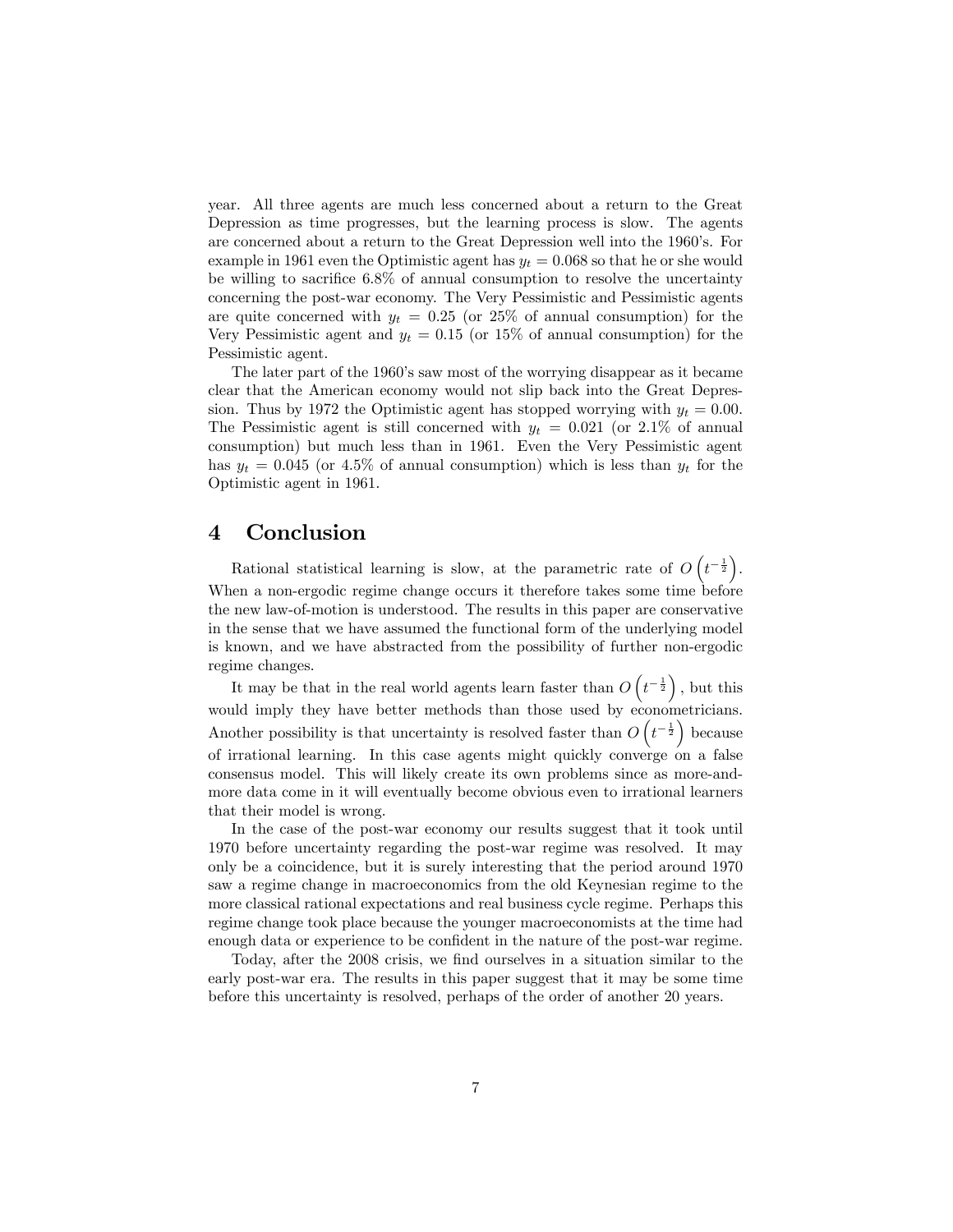## 5 Appendix

### 5.1 Priors and Posteriors

We now turn our attention to the construction of the posterior  $p(\mu, \sigma | I_t)$ needed to calculate the welfare measure  $y_t$ . To insure that only economically meaningful realizations of the growth rate  $\mu$  and volatility  $\sigma$  of the post-war economy are possible, we assume that the prior density  $p(\mu, \sigma)$  is bounded as

$$
\mu_{\min} \le \mu \le \mu_{\max}, \ \sigma_{\min} \le \sigma \le \sigma_{\max}.
$$

Now we factor  $p(\mu, \sigma)$  as  $p(\mu, \sigma) = p(\mu|\sigma) \times p(\sigma)$  where  $p(\mu|\sigma)$  and  $p(\sigma)$  are defined as

$$
\mu|\sigma \sim N\left[\hat{\mu}_o, \frac{\sigma^2}{t_0}, \mu_{\min}, \mu_{\max}\right]
$$
\n(8)

and<sup>4</sup>

$$
\frac{t_0 \hat{\sigma}_o^2}{\sigma^2} \sim \chi_{t_0}^2 \left[ \sigma_{\min}, \sigma_{\max} \right]. \tag{9}
$$

The prior parameters  $\hat{\mu}_{o}$  and  $\hat{\sigma}_{0}$  determine the agent's belief of the most likely values of the growth rate  $\mu$  and volatility  $\sigma$  of the post-war economy. The prior parameter  $t_0$  determines the precision of the prior beliefs. Since  $p(\mu, \sigma)$  is a conjugate prior it is equivalent to observing  $t_0$  years of consumption growth. As  $t_0$  increases the priors become more and more concentrated around  $\hat{\mu}_0$  and  $\hat{\sigma}_0$  with the limit  $t_0 = \infty$  corresponding to  $\sigma = \sigma_0$  and  $\mu = \mu_0$  with certainty.

At time t people observe the historical post-war record of consumption  $I_t =$  ${c_0, c_1, \ldots, c_t}$ . They then combine  $I_t$  with the prior information in (8) and (9) to form a posterior for  $\mu$  and  $\sigma$  as

$$
p(\mu, \sigma | I_t) = p(\mu | \sigma, I_t) \times p(\sigma | I_t)
$$

where from standard Bayesian results  $p(\mu|\sigma, I_t)$  is

$$
\mu|\sigma \sim N\left[\hat{\mu}_t, \frac{\sigma^2}{t+t_o}, \mu_{\min}, \mu_{\max}\right]
$$
\n(10)

and  $p(\sigma|I_t)$  is

$$
(t+t_0)\frac{\hat{\sigma}_t^2}{\sigma^2} \sim \chi_{t+t_0}^2 \left[\sigma_{\min}, \sigma_{\max}\right]. \tag{11}
$$

<sup>4</sup>Here  $Z \sim N\left[\mu, \sigma^2, z_{\text{min}}, z_{\text{max}}\right]$  denotes a truncated normal with density

$$
p_z(z) = c_1 \times \exp\left(-\frac{1}{2}z^2\right)
$$
 for  $z_{\min} \le z \le z_{\max}$ 

and  $\chi^2_{t_0}\left[w_{\text{min}}, w_{\text{max}}\right]$  denotes a truncated chi-squared with density

$$
p_w(w) = c_2 \times w^{r/2-1} \exp\left(-\frac{1}{2}w\right)
$$
 for  $w_{\min} \leq w \leq w_{\max}$ .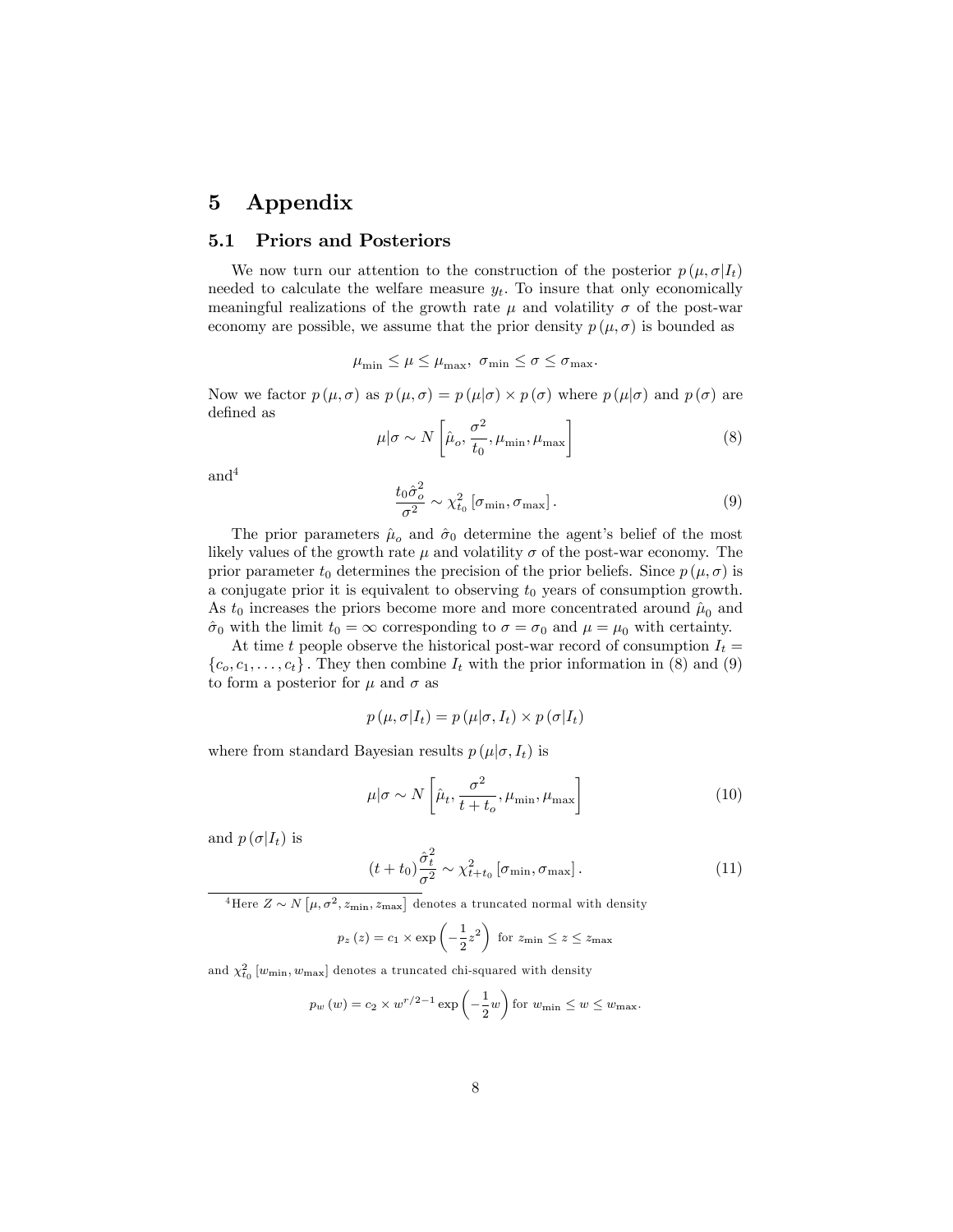Here  $\hat{\mu}_t$  and  $\hat{\sigma}_t$ , people's expectations of the most likely values of  $\mu$  and  $\sigma$ , are

$$
\hat{\mu}_t = \frac{t_0 \hat{\mu}_o}{t + t_o} + \frac{t \bar{\mu}_t}{t + t_o}, \ \hat{\sigma}_t^2 = \frac{t_0 \hat{\sigma}_o^2 + t \bar{\sigma}_t^2}{t + t_0} + \frac{t_0 t \left(\hat{\mu}_o - \bar{\mu}_t\right)^2}{\left(t + t_0\right)^2} \tag{12}
$$

where

$$
\bar{\mu}_t = \frac{1}{t} \sum_{\tau=1}^t \Delta c_{\tau}, \ \bar{\sigma}_t^2 = \frac{1}{t} \sum_{\tau=1}^t \Delta c_{\tau}^2 - \bar{\mu}_t^2
$$

are the sample mean and variance from the post-war record.

Now (10) and (11) determines  $E_t$  used to calculate the welfare measure  $y_t$ in  $(5)$  as

$$
E_t\left[f\left(\delta + \theta\mu - \frac{\theta^2}{2}\sigma^2\right)\right] = \int_{\mu_{\min}}^{\mu_{\max}} \int_{\sigma_{\min}}^{\sigma_{\max}} f\left(\delta + \theta\mu - \frac{\theta^2}{2}\sigma^2\right) p\left(\mu, \sigma | S_t\right) d\mu d\sigma.
$$

#### 5.2 Monte Carlo Integration

For the  $i^{th}$  replication and  $t + v > 0$ , generate  $t + v$  squared independent standard normals  $Z_{ij}$ ,  $j = 1, 2, \ldots, t + v$  and let  $\chi^2_{i,t+v} = \sum_{j=1}^{t+v} Z_{ij}^2$ , which has a chi-squared distribution with  $t + v$  degrees of freedom. If  $\sigma_{\min} \le \sigma_i \le \sigma_{\max}$  is satisfied where:

$$
\sigma_i = \sqrt{\frac{(t+v)\,\hat{\sigma}_t^2}{\chi_{i,t+v}^2}}
$$

then this is the  $i^{th}$  draw from the posterior distribution of  $\sigma$  given in (11). If the bounds  $\sigma_{\min} \leq \sigma_i \leq \sigma_{\max}$  are not satisfied, this draw is rejected and a new draw from the  $\chi^2$  distribution is generated until the bounds are satisfied.

A draw from the conditional posterior of  $\mu$  in (10) is generated by drawing a standard normal, say  $\tilde{Z}_i$  and, if  $\mu_{\min} \leq \mu_i \leq \mu_{\max}$  is satisfied, the  $i^{th}$  draw of  $\mu$  will be:

$$
\mu_i = \hat{\mu}_t + \tilde{Z}_i \frac{\sigma_i}{\sqrt{t + t_o}}.
$$

If  $\mu_i < \mu_{\min}$  or  $\mu_i > \mu_{\max}$  this draw of  $\tilde{Z}_i$  is rejected, and new draws are generated until  $\mu_{\min} \leq \mu_i \leq \mu_{\max}$  is satisfied.

Once *n* draws of  $\mu_i$  and  $\sigma_i$  for  $i = 1, 2, ..., n$  have been generated then  $E_t\left[f\left(\delta+\theta\mu-\frac{\theta^2}{2}\right)\right]$  $\left[\frac{1}{2}\sigma^2\right]$  is consistently estimated by

$$
\hat{E}_t \left[ f \left( \delta + \theta \mu - \frac{\theta^2}{2} \sigma^2 \right) \right] \equiv \frac{1}{n} \sum_{i=1}^n f \left( \delta + \theta \mu_i - \frac{\theta^2}{2} \sigma_i^2 \right).
$$

In the calculations above we used  $n = 50,000$ .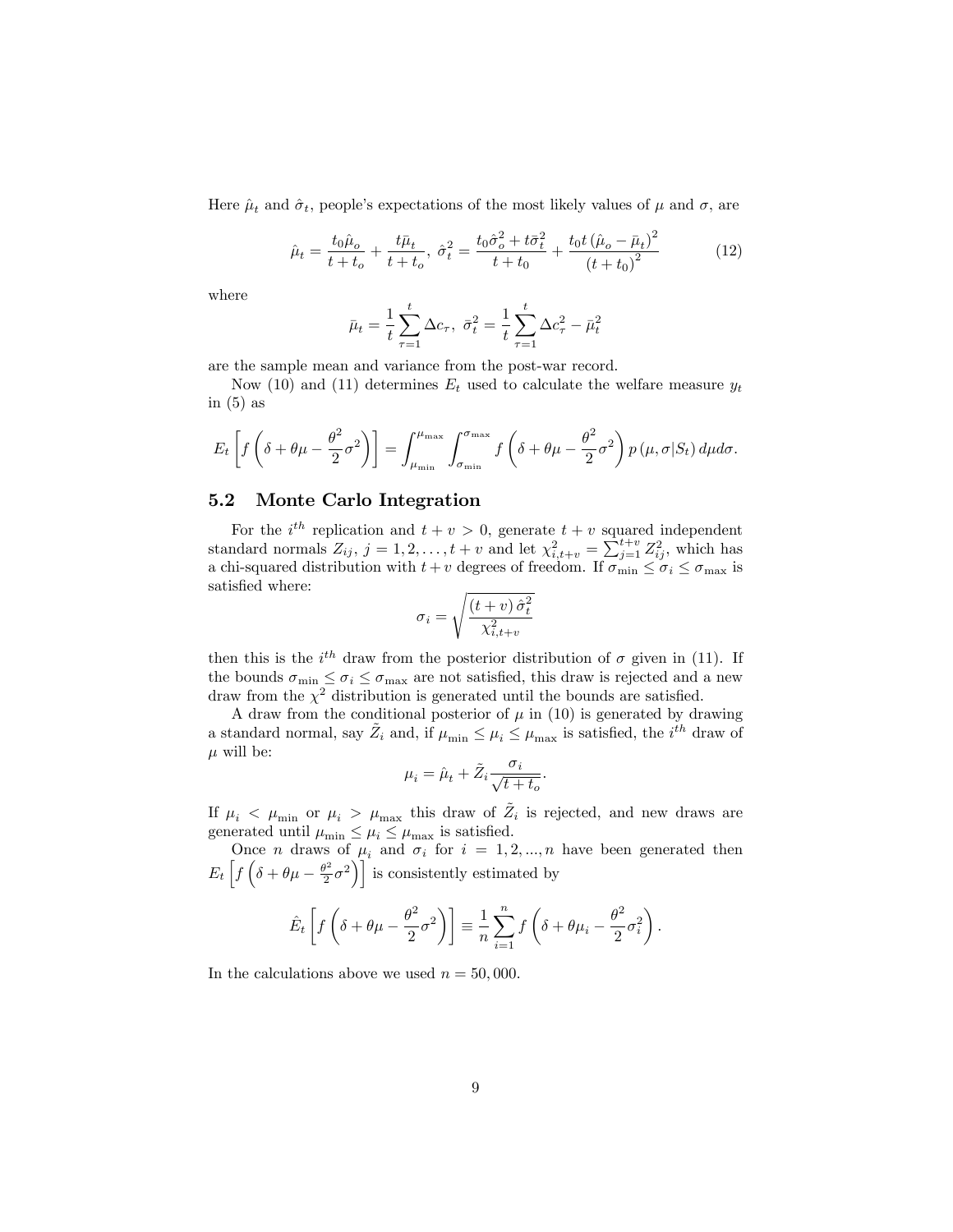#### Markov Chains and Ergodicity 6

Consider an economy with two regimes: an expansion regime 1 and a recession regime 2. The transitions between the two regimes are governed by an ergodic Markov chain with transition matrix

$$
\left[\begin{array}{cc} p_{11} & p_{12} \\ p_{21} & p_{22} \end{array}\right] = \left[\begin{array}{cc} 0.99 & 0.01 \\ 0.09 & 0.91 \end{array}\right].
$$

What makes this transition matrix ergodic is that both off-diagonal elements are non-zero, thus insuring that both regimes occur infinitely often. This Markov chain has an equilibrium probability distribution of  $p_1 = 0.9$ ,  $p_2 = 0.1$  so that the economy is in an expansion  $90\%$  of the time and in a recession  $10\%$  of the time. An infinitely long historical record will have an infinite number of observations from both regimes and so reveal the dynamics of both regimes, as well as the above transition matrix.

A Markov chain with a non-ergodic regime is

$$
\left[\begin{array}{cc} p_{11} & p_{12} \\ p_{21} & p_{22} \end{array}\right] = \left[\begin{array}{cc} 0.99 & 0.01 \\ 0 & 1 \end{array}\right]
$$

If Regime 2 is that a war or invention occurs, and if the economy begins in Regime 1, then it will take on average 100 years for the war or invention to take place, after which there is no chance of returning to the pre-invention or prewar regime. Here the economy remains in Regime 2 forever once the transition takes place. It is possible to instead have a never ending sequence of non-ergodic regime changes if the transition matrix takes the form

```
\left[\begin{array}{ccccc} p_{11} & p_{12} & 0 & 0 & \cdots \ 0 & p_{22} & p_{23} & 0 & \cdots \ 0 & 0 & p_{33} & p_{34} & \cdots \ 0 & 0 & 0 & p_{44} & \ddots \end{array}\right].
```
#### $\overline{7}$ References

- 1. Barnes, Leo (1948) "How Sound Were Private Sector Forecasts?" Journal of Political Economy, 56, 161-165.
- 2. Box G. and G. Tiao (1973) Bayesian Inference in Statistical Analysis, Addison-Wesley.
- 3. Garreau, J. (1992) Edge City, Life on the New Frontier. Doubleday.
- 4. Hamilton, J. (1989) "A New Approach to the Economic Analysis of Nonstationary Time Series and the Business Cycle," Econometrica, 57, 39-70.